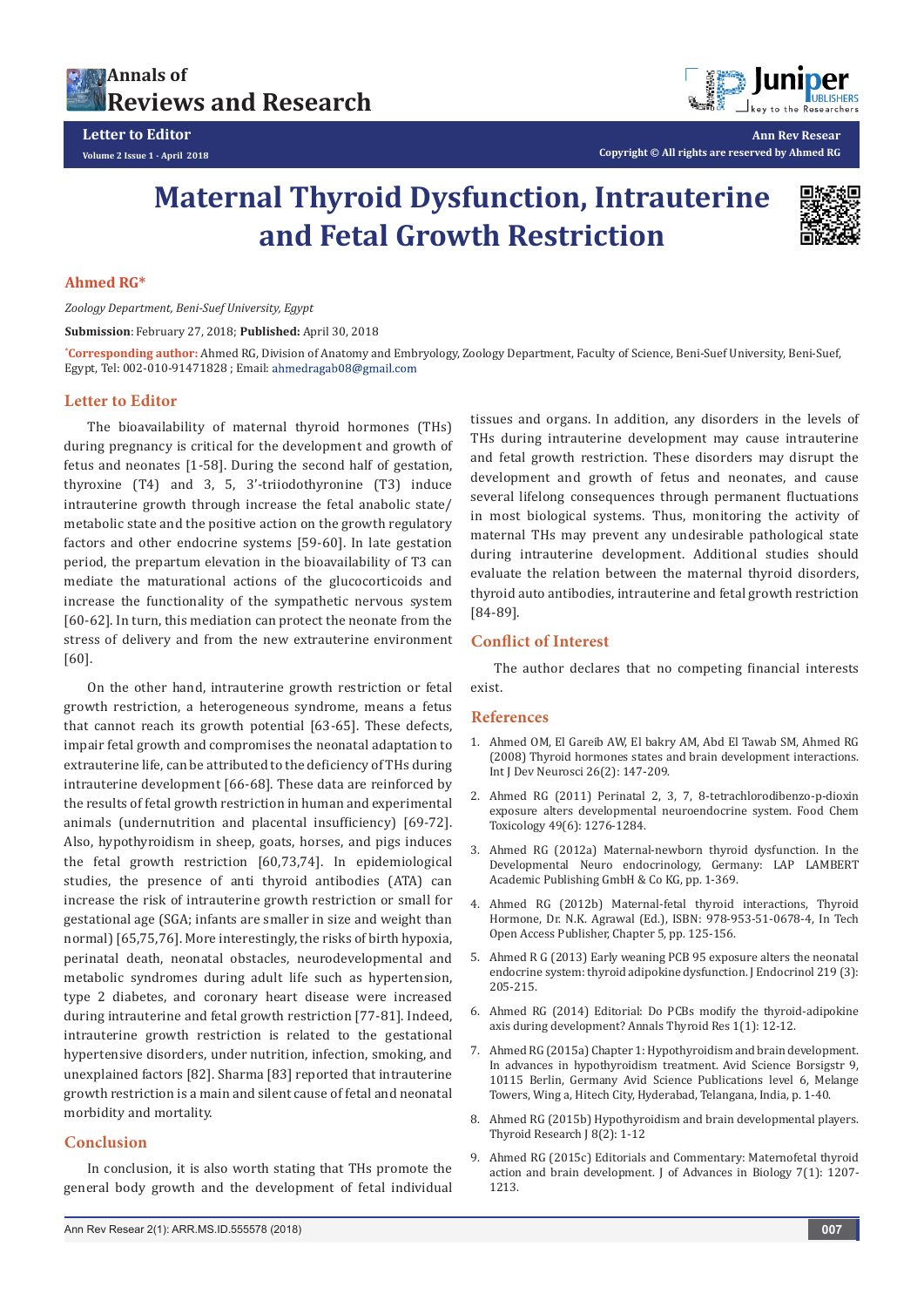- 10. [Ahmed RG \(2016a\) Gestational dexamethasone alters fetal](https://www.ncbi.nlm.nih.gov/pubmed/27220267)  [neuroendocrine axis. Toxicol Lett 258, 46-54.](https://www.ncbi.nlm.nih.gov/pubmed/27220267)
- 11. Ahmed RG (2016b) Neonatal polychlorinated biphenyls-induced endocrine dysfunction. Annals Thyroid Res 2(1): 34-35.
- 12. [Ahmed RG \(2016c\) Maternal iodine deficiency and brain disorders.](https://www.omicsonline.org/open-access/maternal-iodine-deficiency-and-brain-disorders-2161-1017-1000223.php?aid=69734)  [Endocrinol Metab Syndr 5: 223.](https://www.omicsonline.org/open-access/maternal-iodine-deficiency-and-brain-disorders-2161-1017-1000223.php?aid=69734)
- 13. [Ahmed RG \(2016d\) Maternal bisphenol A alters fetal endocrine system:](https://www.ncbi.nlm.nih.gov/pubmed/27326465)  [Thyroid adipokine dysfunction. Food Chem Toxico 95: 168-174.](https://www.ncbi.nlm.nih.gov/pubmed/27326465)
- 14. Ahmed RG(2017a) Developmental thyroid diseases and GABAergic dysfunction. EC Neurology 8.1: 02-04.
- 15. [Ahmed RG \(2017b\) Hyperthyroidism and developmental dysfunction.](http://www.archivesofmedicine.com/medicine/hyperthyroidism-and-developmental-dysfunction.pdf)  [Arch Med 9: 4.](http://www.archivesofmedicine.com/medicine/hyperthyroidism-and-developmental-dysfunction.pdf)
- 16. Ahmed RG (2017c) Anti-thyroid drugs may be at higher risk for perinatal thyroid disease. EC Pharmacology and Toxicology 4.4: 140- 142.
- 17. Ahmed RG (2017d) Perinatal hypothyroidism and cytoskeleton dysfunction. Endocrinol Metab Syndr 6: 271.
- 18. Ahmed RG (2017e) Developmental thyroid diseases and monoaminergic dysfunction. Advances in Applied Science Research 8(3): 01-10.
- 19. Ahmed R G (2017f) Hypothyroidism and brain development. J Anim Res Nutr 2(2): 13.
- 20. [Ahmed RG \(2017g\) Antiepileptic drugs and developmental](http://www.archivesofmedicine.com/medicine/antiepileptic-drugs-and-developmental-neuroendocrine-dysfunction-every-whyhas-a-wherefore.php?aid=21422)  [neuroendocrine dysfunction: Every why has A Wherefore? Arch Med](http://www.archivesofmedicine.com/medicine/antiepileptic-drugs-and-developmental-neuroendocrine-dysfunction-every-whyhas-a-wherefore.php?aid=21422)  [9\(6\): 2.](http://www.archivesofmedicine.com/medicine/antiepileptic-drugs-and-developmental-neuroendocrine-dysfunction-every-whyhas-a-wherefore.php?aid=21422)
- 21. Ahmed RG (2017h) Gestational prooxidant-antioxidant imbalance may be at higher risk for postpartum thyroid disease. Endocrinol Metab Syndr 6: 279.
- 22. [Ahmed RG \(2017i\) Synergistic actions of thyroid-adipokines axis](https://www.omicsonline.org/open-access/synergistic-actions-of-thyroidadipokines-axis-during-development-2161-1017-1000280.pdf)  [during development. Endocrinol Metab Syndr 6: 280.](https://www.omicsonline.org/open-access/synergistic-actions-of-thyroidadipokines-axis-during-development-2161-1017-1000280.pdf)
- 23. [Ahmed RG \(2017j\) Thyroid-insulin dysfunction during development.](https://www.arcjournals.org/pdfs/ijrsz/v3-i4/10.pdf)  [International Journal of Research Studies in Zoology 3\(4\): 73-75.](https://www.arcjournals.org/pdfs/ijrsz/v3-i4/10.pdf)
- 24. [Ahmed RG \(2017k\) Developmental thyroid diseases and cholinergic](https://www.arcjournals.org/pdfs/ijrsz/v3-i4/9.pdf)  [imbalance. International Journal of Research Studies in Zoology 3\(4\):](https://www.arcjournals.org/pdfs/ijrsz/v3-i4/9.pdf)  [70-72.](https://www.arcjournals.org/pdfs/ijrsz/v3-i4/9.pdf)
- 25. [Ahmed RG \(2017l\) Thyroid diseases and developmental adenosinergic](http://www.scireslit.com/Endocrinology/IJCE-ID19.pdf)  [imbalance. Int J Clin Endocrinol 1\(2\): 053-055.](http://www.scireslit.com/Endocrinology/IJCE-ID19.pdf)
- 26. [Ahmed R G \(2017m\) Maternal anticancer drugs and fetal](https://www.omicsonline.org/open-access/maternal-anticancer-drugs-and-fetal-neuroendocrine-dysfunction-inexperimental-animals-2161-1017-1000281.pdf)  [neuroendocrine dysfunction in experimental animals. Endocrinol](https://www.omicsonline.org/open-access/maternal-anticancer-drugs-and-fetal-neuroendocrine-dysfunction-inexperimental-animals-2161-1017-1000281.pdf)  [Metab Syndr 6: 281.](https://www.omicsonline.org/open-access/maternal-anticancer-drugs-and-fetal-neuroendocrine-dysfunction-inexperimental-animals-2161-1017-1000281.pdf)
- 27. [Ahmed RG \(2017n\) Letter: Gestational dexamethasone may be at](https://www.researchgate.net/publication/321301464_LETTER_GESTATIONAL_DEXAMETHASONE_MAY_BE_AT_HIGHER_RISK_FOR_THYROID_DISEASE_DEVELOPING_PERIPARTUM)  [higher risk for thyroid disease developing peripartum. Open Journal Of](https://www.researchgate.net/publication/321301464_LETTER_GESTATIONAL_DEXAMETHASONE_MAY_BE_AT_HIGHER_RISK_FOR_THYROID_DISEASE_DEVELOPING_PERIPARTUM)  [Biomedical & Life Sciences \(Ojbili\) 3\(2\):01-06.](https://www.researchgate.net/publication/321301464_LETTER_GESTATIONAL_DEXAMETHASONE_MAY_BE_AT_HIGHER_RISK_FOR_THYROID_DISEASE_DEVELOPING_PERIPARTUM)
- 28. Ahmed RG (2017o) Deiodinases and developmental hypothyroidism. EC Nutrition 11.5: 183-185.
- 29. [Ahmed RG \(2017p\) Maternofetal thyroid hormones and risk of](http://www.ijrsmhs.com/pdf/v2-i10/4.pdf)  [diabetes. Int J of Res Studies in Medical and Health Sciences 2\(10\): 18-](http://www.ijrsmhs.com/pdf/v2-i10/4.pdf) [21.](http://www.ijrsmhs.com/pdf/v2-i10/4.pdf)
- 30. [Ahmed R G\(2017r\) Association between hypothyroidism and renal](http://www.ijrsmhs.com/pdf/v2-i11/1.pdf)  [dysfunctions. International Journal of Research Studies in Medical and](http://www.ijrsmhs.com/pdf/v2-i11/1.pdf)  [Health Sciences 2\(11\): 1-4.](http://www.ijrsmhs.com/pdf/v2-i11/1.pdf)
- 31. Ahmed R G (2017s) Maternal hypothyroidism and lung dysfunction. International Journal of Research Studies in Medical and Health Sciences 2(11): 8-11.
- 32. [Ahmed R G \(2017t\) Endocrine disruptors; possible mechanisms for](http://ijbsm.zbmu.ac.ir/PDF/ijbsm-2-157.pdf?t=636602538077431118)  [inducing developmental disorders. International journal of basic](http://ijbsm.zbmu.ac.ir/PDF/ijbsm-2-157.pdf?t=636602538077431118)  [science in medicine \(IJBSM\) 2\(4\): 157-160.](http://ijbsm.zbmu.ac.ir/PDF/ijbsm-2-157.pdf?t=636602538077431118)
- 33. Ahmed R G (2017u) Maternal thyroid hormones trajectories and neonatal behavioral disorders. ARC Journal of Diabetes and Endocrinology 3(2):18-21.
- 34. [Ahmed R G \(2017v\) Maternal thyroid dysfunction and neonatal cardiac](https://www.heighpubs.org/hjbm/pdf/ibm-aid1008.pdf)  [disorders. Insights Biol Med 1: 092-096.](https://www.heighpubs.org/hjbm/pdf/ibm-aid1008.pdf)
- 35. [Ahmed RG \(2018b\) Maternal hypothyroidism and neonatal depression:](http://www.ijrsmhs.com/pdf/v3-i1/2.pdf)  [Current perspective. International Journal of Research Studies in](http://www.ijrsmhs.com/pdf/v3-i1/2.pdf)  [Zoology 4\(1\): 6-10.](http://www.ijrsmhs.com/pdf/v3-i1/2.pdf)
- 36. Ahmed R G (2018c) Non-genomic actions of thyroid hormones during development. App Clin Pharmacol Toxicol: ACPT-108.
- 37. Ahmed R G (2018d) Maternal thyroid function and placental hemodynamics. ARC Journal of Animal and Veterinary Sciences 4(1): 9-13.
- 38. Ahmed R G (2018e) Interactions between thyroid and growth factors during development. ARC Journal of Diabetes and Endocrinology 4(1): 1-4.
- 39. [Ahmed R G \(2018f\) Maternal thyroid hormones and neonatal appetite.](https://www.arcjournals.org/pdfs/ajng/v4-i1/5.pdf)  [ARC Journal of Nutrition and Growth 4\(1\): 18-22.](https://www.arcjournals.org/pdfs/ajng/v4-i1/5.pdf)
- 40. Ahmed R G (2018g) Genomic actions of thyroid hormones during development. ARC Journal of Diabetes and Endocrinology 4(1): 5-8.
- 41. Ahmed R G (2018h) Dysfunction of maternal thyroid hormones and psychiatric symptoms. American Research Journal of Endocrinology 2(1): 1-6.
- 42. [Ahmed RG \(2018i\) Is there a connection between maternal](https://www.arcjournals.org/pdfs/ajns/v3-i1/2.pdf)  [hypothyroidism and developing autism spectrum disorders? ARC](https://www.arcjournals.org/pdfs/ajns/v3-i1/2.pdf)  [Journal of Neuroscience 3\(1\): 5-8.](https://www.arcjournals.org/pdfs/ajns/v3-i1/2.pdf)
- 43. Ahmed R G (2018j) Maternal thyroid dysfunctions and neonatal bone maldevelopment. American Research Journal of Endocrinology (in press).
- 44. [Ahmed R G \(2018k\) Maternal thyroid disorders and risk of neonatal](https://www.arcjournals.org/pdfs/ajns/v3-i1/4.pdf)  [seizure: Current perspective. ARC Journal of Neuroscience 3\(1\): 21-25.](https://www.arcjournals.org/pdfs/ajns/v3-i1/4.pdf)
- 45. Ahmed R G (2018l) Gestational dioxin acts as developing neuro endocrine-disruptor. EC Pharmacology and Toxicology 6.3: 96-100.
- 46. [Ahmed R G \(2018m\) Maternal thyroid dysfunction and risk of neonatal](https://www.arcjournals.org/pdfs/ajavs/v4-i1/4.pdf)  [stroke. ARC Journal of Animal and Veterinary Sciences 4\(1\):22-26.](https://www.arcjournals.org/pdfs/ajavs/v4-i1/4.pdf)
- 47. [Ahmed R G\(2018n\) Maternal thyroid disorders and developing skin](https://www.arcjournals.org/pdfs/ajd/v3-i1/5.pdf)  [dysfunctions. ARC Journal of Dermatology 3\(1\): 13-17.](https://www.arcjournals.org/pdfs/ajd/v3-i1/5.pdf)
- 48. [Ahmed R G \(2018o\) Maternal hypothyroidism-milk ejections: What is](https://www.arcjournals.org/pdfs/ajng/v4-i1/7.pdf)  [the link? ARC Journal of Nutrition and Growth 4\(1\): 29-33.](https://www.arcjournals.org/pdfs/ajng/v4-i1/7.pdf)
- 49. Ahmed R G (2018p) Does maternal antepartum hypothyroidism cause fetal and neonatal hyponatremia? ARC Journal of Diabetes and Endocrinology 4(1), xx-xxx.
- 50. [Ahmed R G \(2018q\) Maternal hypothyroidism and rheumatoid](http://www.ijrsmhs.com/pdf/v3-i2/1.pdf)  [arthritis. International Journal of Research Studies in Medical and](http://www.ijrsmhs.com/pdf/v3-i2/1.pdf)  [Health Sciences Volume 3\(2\): 1-5.](http://www.ijrsmhs.com/pdf/v3-i2/1.pdf)
- 51. Ahmed R G (2018r) Developmental thyroid and skeletal muscle dysfunction. ARC Journal of Diabetes and Endocrinology 4(1), xx-xxx.
- 52. [Ahmed R G, Incerpi S \(2013\) Gestational doxorubicin alters fetal](https://www.ncbi.nlm.nih.gov/pubmed/23183240)  [thyroid-brain axis. Int J Dev Neurosci 31\(2\): 96-104.](https://www.ncbi.nlm.nih.gov/pubmed/23183240)
- 53. [Ahmed R G, Incerpi S, Ahmed F, Gaber A \(2013b\) The developmental](http://iiste.org/Journals/index.php/JNSR/article/view/9071)  [and physiological interactions between free radicals and antioxidant:](http://iiste.org/Journals/index.php/JNSR/article/view/9071)  [Effect of environmental pollutants. J of Natural Sci Res 3\(13\): 74-110.](http://iiste.org/Journals/index.php/JNSR/article/view/9071)
- 54. [Candelotti E, De Vito P, Ahmed RG, Luly P, Davis PJ, et al. \(2015\) Thyroid](https://tmu.pure.elsevier.com/en/publications/thyroid-hormones-crosstalk-with-growth-factors-old-facts-and-new-)  [hormones crosstalk with growth factors: Old facts and new hypotheses.](https://tmu.pure.elsevier.com/en/publications/thyroid-hormones-crosstalk-with-growth-factors-old-facts-and-new-)  [Immun Endoc & Metab Agents in Med Chem 15\(1\): 71-85.](https://tmu.pure.elsevier.com/en/publications/thyroid-hormones-crosstalk-with-growth-factors-old-facts-and-new-)
- 55. [De Vito P, Candelotti E, Ahmed R G, Luly P, Davis P J, et al. \(2015\) Role](http://www.eurekaselect.com/node/133023/article)  [of thyroid hormones in insulin resistance and diabetes. Immun Endoc](http://www.eurekaselect.com/node/133023/article)  [& Metab Agents in Med Chem 15: 86-93.](http://www.eurekaselect.com/node/133023/article)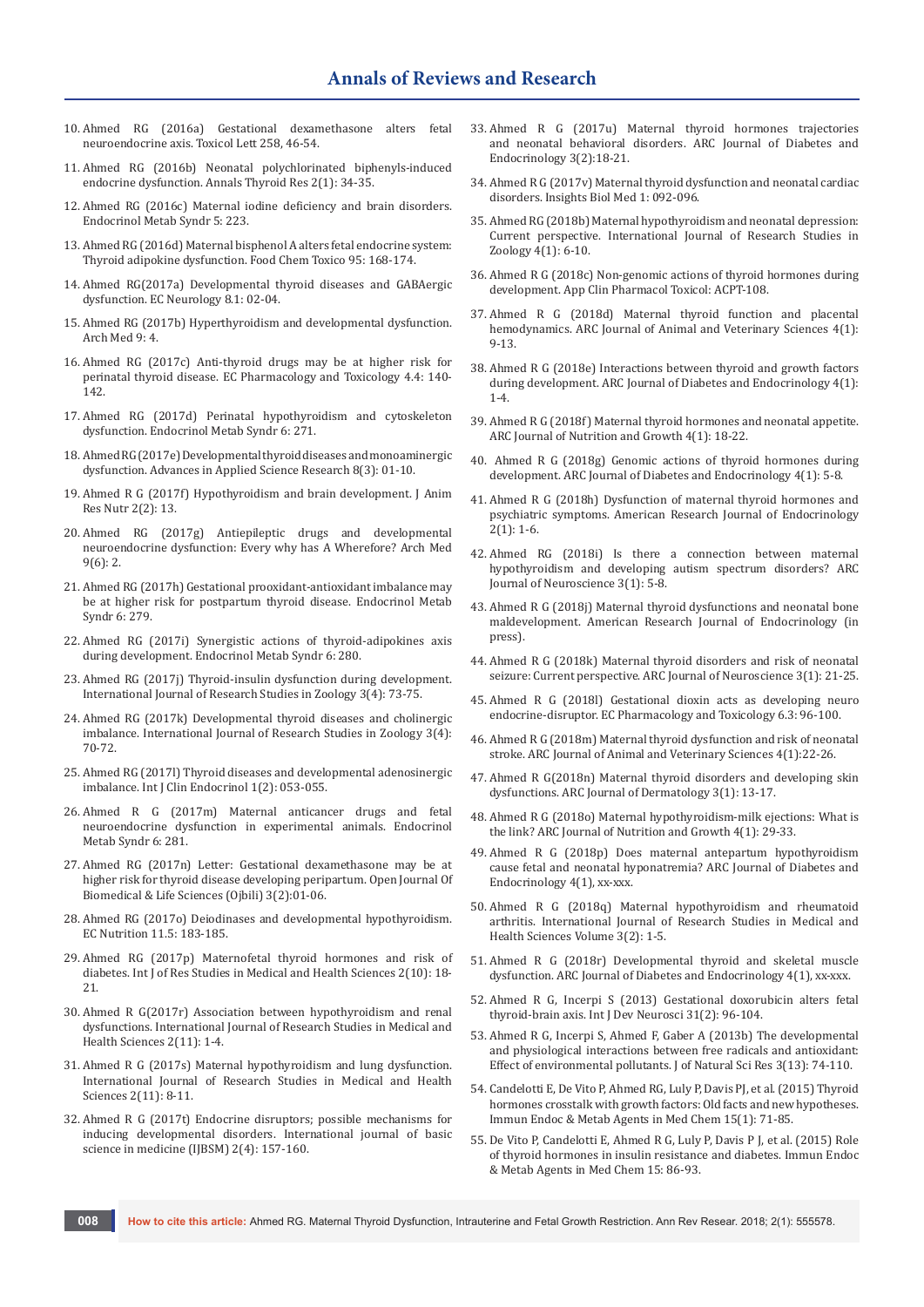- 56. [El-bakry A M, El-Ghareeb AW, Ahmed RG \(2010\) Comparative](https://www.ncbi.nlm.nih.gov/pubmed/20412848)  [study of the effects of experimentally-induced hypothyroidism and](https://www.ncbi.nlm.nih.gov/pubmed/20412848)  [hyperthyroidism in some brain regions in albino rats. Int J Dev Neurosci](https://www.ncbi.nlm.nih.gov/pubmed/20412848)  [28\(5\): 371-389.](https://www.ncbi.nlm.nih.gov/pubmed/20412848)
- 57. [El-Ghareeb A A, El-Bakry A M, Ahmed RG, Gaber A \(2016\) Effects of](https://www.ajouronline.com/index.php/AJAS/article/view/4096/2214)  [zinc supplementation in neonatal hypothyroidism and cerebellar](https://www.ajouronline.com/index.php/AJAS/article/view/4096/2214)  [distortion induced by maternal carbimazole. Asian Journal of Applied](https://www.ajouronline.com/index.php/AJAS/article/view/4096/2214)  [Sciences 4\(04\): 1030-1040.](https://www.ajouronline.com/index.php/AJAS/article/view/4096/2214)
- 58. [Fowden A L, Forhead A J \(2009\) Hormones as epigenetic signals in](https://www.ncbi.nlm.nih.gov/pubmed/19251980)  [developmental programming. Exp Physiol 94\(6\): 607-625.](https://www.ncbi.nlm.nih.gov/pubmed/19251980)
- 59. [Forhead A J, Fowden A L \(2014\) Thyroid hormones in fetal growth and](https://www.ncbi.nlm.nih.gov/pubmed/24648121)  [prepartum maturation. J Endocrinol 221\(3\): R87-R103](https://www.ncbi.nlm.nih.gov/pubmed/24648121).
- 60. [Puig-Domingo M, Vila L \(2013\) The implications of iodine and its](http://www.ingentaconnect.com/content/ben/ccp/2013/00000008/00000002/art00002?crawler=true)  [supplementation during pregnancy in fetal brain development. Current](http://www.ingentaconnect.com/content/ben/ccp/2013/00000008/00000002/art00002?crawler=true)  [Clinical Pharmacology 8\(2\): 97-109.](http://www.ingentaconnect.com/content/ben/ccp/2013/00000008/00000002/art00002?crawler=true)
- 61. [Stenzel D, Huttner W B \(2013\) Role of maternal thyroid hormones in](https://www.ncbi.nlm.nih.gov/pubmed/23882187)  [the developing neocortex and during human evolution. Frontiers in](https://www.ncbi.nlm.nih.gov/pubmed/23882187)  [Neuroanatomy 7: 19.](https://www.ncbi.nlm.nih.gov/pubmed/23882187)
- 62. [ACOG Practice Bulletin \(2001\) Intrauterine growth restriction. Clinical](https://www.ncbi.nlm.nih.gov/pubmed/11203689)  [management guidelines for obstetrician gynecologists. Int J Gynaecol](https://www.ncbi.nlm.nih.gov/pubmed/11203689)  [Obstet 72\(1\): 85-96.](https://www.ncbi.nlm.nih.gov/pubmed/11203689)
- 63. [Conde-Agudelo A, Papageorghiou AT, Kennedy SH, Villarb J \(2013\) Novel](https://www.ncbi.nlm.nih.gov/pubmed/23398929)  [biomarkers for predicting intrauterine growth restriction: a systematic](https://www.ncbi.nlm.nih.gov/pubmed/23398929)  [review and meta-analysis. Int J of Obstetrics and Gynaecology 120\(6\):](https://www.ncbi.nlm.nih.gov/pubmed/23398929)  [681-694.](https://www.ncbi.nlm.nih.gov/pubmed/23398929)
- 64. [Tong Z, Xiaowen Z, Baomin C, Aihua L, Yingying Z, Weiping T, et al. The](https://www.ncbi.nlm.nih.gov/pubmed/27175703)  [effect of subclinical maternal thyroid dysfunction and autoimmunity](https://www.ncbi.nlm.nih.gov/pubmed/27175703)  [on intrauterine growth restriction. Medicine 95\(19\): e3677.](https://www.ncbi.nlm.nih.gov/pubmed/27175703)
- 65. [Fowden AL, Li J Forhead, AJ \(1998\) Glucocorticoids and the preparation](https://www.ncbi.nlm.nih.gov/pubmed/9571716)  [for life after birth: are there long term consequences of the life](https://www.ncbi.nlm.nih.gov/pubmed/9571716)  [insurance? Pro Nutr Soc 57\(1\): 113-122.](https://www.ncbi.nlm.nih.gov/pubmed/9571716)
- 66. [Hillman NH, Kallaour SG, Jobe A \(2012\) Physiology of transition from](https://www.ncbi.nlm.nih.gov/pmc/articles/PMC3504352/)  [intrauterine to extrauterine life. Clin Perinatol 39\(4\): 769-783.](https://www.ncbi.nlm.nih.gov/pmc/articles/PMC3504352/)
- 67. [Sferruzzi-Perri AN, Vaughan OR, Forhead AJ, Fowden AL \(2013\)](https://www.ncbi.nlm.nih.gov/pubmed/23340010)  [Hormonal and nutritional drivers of intrauterine growth. Curr Opin](https://www.ncbi.nlm.nih.gov/pubmed/23340010)  [Clin Nutr Metab Care 16\(3\): 298-309.](https://www.ncbi.nlm.nih.gov/pubmed/23340010)
- 68. [Thorpe-Beeston JG, Nicolaides KH, Snijders RJ, Felton CV, McGregor](https://www.ncbi.nlm.nih.gov/pubmed/1901637)  [AM \(1999\) Thyroid function in small for gestational age fetuses. Obstet](https://www.ncbi.nlm.nih.gov/pubmed/1901637)  [Gynecolo 77\(5\): 701-706.](https://www.ncbi.nlm.nih.gov/pubmed/1901637)
- 69. [Kilby MD, Gittoes V N, Somerset D A, Clark P M, Franklyn J A \(1998\)](https://www.ncbi.nlm.nih.gov/pubmed/9709977)  [Circulating thyroid hormone concentrations and placental thyroid](https://www.ncbi.nlm.nih.gov/pubmed/9709977)  [hormone receptor expression in normal human pregnancy and](https://www.ncbi.nlm.nih.gov/pubmed/9709977)  [pregnancy complicated by intrauterine growth restriction \(IUGR\). J](https://www.ncbi.nlm.nih.gov/pubmed/9709977)  [Clin Endocrinol Metab 83\(8\): 2964-2971.](https://www.ncbi.nlm.nih.gov/pubmed/9709977)
- 70. [Rae MT, Rhind SM, Kyle CE, Miller DW, Brooks AN \(2002\) Maternal](https://www.ncbi.nlm.nih.gov/pubmed/12065234)  [undernutrition alters triiodothyronine concentrations and pituitary](https://www.ncbi.nlm.nih.gov/pubmed/12065234)  [response to GnRH in fetal sheep. J Endocrinol 173\(3\): 449-455.](https://www.ncbi.nlm.nih.gov/pubmed/12065234)
- 71. [Pereira D N, Procianoy R S \(2003\) Effect of perinatal asphyxia on](https://www.ncbi.nlm.nih.gov/pubmed/12725550)  [thyroid stimulating hormone and thyroid hormone levels. Acta](https://www.ncbi.nlm.nih.gov/pubmed/12725550)  [Paediatr 92\(3\): 339-345.](https://www.ncbi.nlm.nih.gov/pubmed/12725550)
- 72. Piosik P A, van Groenigen M, van Doorn J, Baas F, Vijlder J J M (1997) Effects of maternal thyroid status on thyroid hormones and growth in congenitally hypothyroid goat fetuses during the second half of gestation. Endocrinology 138(1): 5-11.
- 73. [Allen A L, Fretz P B, Card C E, Doige C E \(1998\) The effects of partial](https://www.ncbi.nlm.nih.gov/pubmed/9458399)  [thyroidectomy on development of the equine fetus. Equine Vet J 30\(1\):](https://www.ncbi.nlm.nih.gov/pubmed/9458399)  [53-59.](https://www.ncbi.nlm.nih.gov/pubmed/9458399)
- 74. [Figueras F, Gardosi J \(2011\) Intrauterine growth restriction: new](https://www.ncbi.nlm.nih.gov/pubmed/21215383)  [concepts in antenatal surveillance, diagnosis, and management. Am J](https://www.ncbi.nlm.nih.gov/pubmed/21215383)  [Obstet Gynecol 204\(4\): 288-300.](https://www.ncbi.nlm.nih.gov/pubmed/21215383)
- 75. [Franco B, Laura F, Sara N, Salvatore G \(2013\) Thyroid function in small](https://www.ncbi.nlm.nih.gov/pmc/articles/PMC3608011/)  [for gestational age newborns: a review. J Clin Res Pediatr Endocrinol](https://www.ncbi.nlm.nih.gov/pmc/articles/PMC3608011/)  [5\(Suppl 1\): 2-7.](https://www.ncbi.nlm.nih.gov/pmc/articles/PMC3608011/)
- 76. [Kady SM, Gardosi J \(2004\) Perinatal mortality and fetal growth](https://www.ncbi.nlm.nih.gov/pubmed/15183135)  [restriction. Best Pract Res Clin Obstet Gynaecol 18\(3\): 397-410.](https://www.ncbi.nlm.nih.gov/pubmed/15183135)
- 77. [Barker D J \(2006\) Adult consequences of fetal growth restriction. Clin](https://www.ncbi.nlm.nih.gov/pubmed/16721106)  [Obstet Gynecol 49\(2\): 270-283.](https://www.ncbi.nlm.nih.gov/pubmed/16721106)
- 78. [Pallotto E K, Kilbride H W \(2006\) Perinatal outcome and later](https://www.ncbi.nlm.nih.gov/pubmed/16721105)  [implications of intrauterine growth restriction. Clin Obstet Gynecol](https://www.ncbi.nlm.nih.gov/pubmed/16721105)  [49\(2\): 257-269.](https://www.ncbi.nlm.nih.gov/pubmed/16721105)
- 79. [Leitner Y, Fattal-Valevski A, Geva R, Eshel R, Toledano-Alhadef H, et al.](https://www.ncbi.nlm.nih.gov/pubmed/17690065)  [\(2007\) Neurodevelopmental outcome of children with intrauterine](https://www.ncbi.nlm.nih.gov/pubmed/17690065)  [growth retardation: a longitudinal, 10-year prospective study. J Child](https://www.ncbi.nlm.nih.gov/pubmed/17690065)  [Neurol 22\(5\): 580-587.](https://www.ncbi.nlm.nih.gov/pubmed/17690065)
- 80. [Varvarigou A A, 2010 Intrauterine growth restriction as a potential](https://www.ncbi.nlm.nih.gov/pubmed/20480719)  [risk factor for disease onset in adulthood. J Pediatr Endocrinol Metab](https://www.ncbi.nlm.nih.gov/pubmed/20480719)  [23\(3\): 215-224.](https://www.ncbi.nlm.nih.gov/pubmed/20480719)
- 81. [Villar J, Carroli G, Wojdyla D, Abalos E, Giordano D, Ba'aqeel H, et al.](https://www.ncbi.nlm.nih.gov/pubmed/16580277)  [\(2006\)Preeclampsia, gestational hypertension and intrauterine](https://www.ncbi.nlm.nih.gov/pubmed/16580277)  [growth restriction, related or independent conditions? Am J Obstet](https://www.ncbi.nlm.nih.gov/pubmed/16580277)  [Gynecol 194\(4\): 921-931.](https://www.ncbi.nlm.nih.gov/pubmed/16580277)
- 82. [Sharma D, Shastri S, Farahbakhsh N, Sharma P \(2016\) Intrauterine](https://www.ncbi.nlm.nih.gov/pubmed/26856409)  [growth restriction - part 1. J Matern Fetal Neonatal Med 29\(24\): 3977-](https://www.ncbi.nlm.nih.gov/pubmed/26856409) [3987.](https://www.ncbi.nlm.nih.gov/pubmed/26856409)
- 83. [Fowden A L \(2003\) The insulin-like growth factors and feto-placental](https://www.ncbi.nlm.nih.gov/pubmed/13129676)  [growth. Placenta 24\(8-9\): 803-812.](https://www.ncbi.nlm.nih.gov/pubmed/13129676)
- 84. [Incerpi S, Hsieh M T, Lin H Y, Cheng G Y, De Vito P, Fiore A M, et al.](https://www.ncbi.nlm.nih.gov/pubmed/24808494)  [\(2014\) Thyroid hormone inhibition in L6 myoblasts of IGF-I-mediated](https://www.ncbi.nlm.nih.gov/pubmed/24808494)  [glucose uptake and proliferation: new roles for integrin αvβ3. Am J](https://www.ncbi.nlm.nih.gov/pubmed/24808494)  [Physiol Cell Physiol 307\(2\): C150-C161.](https://www.ncbi.nlm.nih.gov/pubmed/24808494)
- 85. [Kilby M D, Gittoes V N, Somerset D A, Clark P M, Franklyn J A\(1998\)](https://www.ncbi.nlm.nih.gov/pubmed/9709977)  [Circulating thyroid hormone concentrations and placental thyroid](https://www.ncbi.nlm.nih.gov/pubmed/9709977)  [hormone receptor expression in normal human pregnancy and](https://www.ncbi.nlm.nih.gov/pubmed/9709977)  [pregnancy complicated by intrauterine growth restriction \(IUGR\). J](https://www.ncbi.nlm.nih.gov/pubmed/9709977)  [Clin Endocrinol Metab 83\(8\): 2964-2971.](https://www.ncbi.nlm.nih.gov/pubmed/9709977)
- 86. [Piosik P A, van Groenigen M, van Doorn J, Baas F, Vijlder J J \(1997\)](https://www.ncbi.nlm.nih.gov/pubmed/8977378)  [Effects of maternal thyroid status on thyroid hormones and growth](https://www.ncbi.nlm.nih.gov/pubmed/8977378)  [in congenitally hypothyroid goat fetuses during the second half of](https://www.ncbi.nlm.nih.gov/pubmed/8977378)  [gestation. Endocrinology 138\(1\): 5-11.](https://www.ncbi.nlm.nih.gov/pubmed/8977378)
- 87. [Stenzel D, Huttner WB \(2013\) Role of maternal thyroid hormones in](https://www.ncbi.nlm.nih.gov/pubmed/23882187)  [the developing neocortex and during human evolution. Frontiers in](https://www.ncbi.nlm.nih.gov/pubmed/23882187)  [Neuroanatomy 7: 19.](https://www.ncbi.nlm.nih.gov/pubmed/23882187)
- 88. [Villar J, Carroli G, Wojdyla D, Abalos E, Giordano D, Ba'aqeel H, et al.](https://www.ncbi.nlm.nih.gov/pubmed/16580277)  [\(2006\) Preeclampsia, gestational hypertension and intrauterine](https://www.ncbi.nlm.nih.gov/pubmed/16580277)  [growth restriction, related or independent conditions? Am J Obstet](https://www.ncbi.nlm.nih.gov/pubmed/16580277)  [Gynecol 194\(4\): 921-931.](https://www.ncbi.nlm.nih.gov/pubmed/16580277)